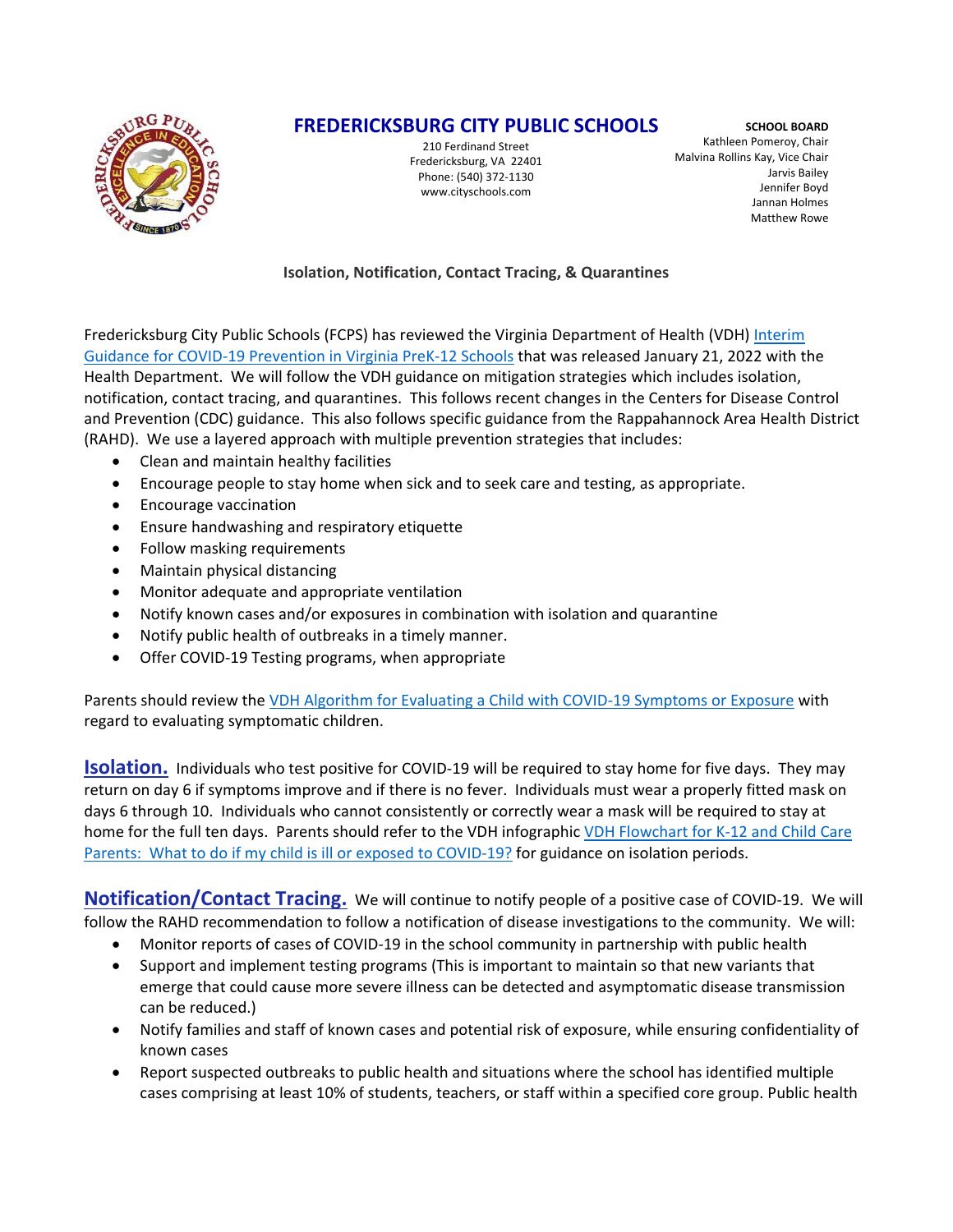epidemiologists can assist with determining if there is an outbreak and/or if there is in‐school transmission.

 In partnership with public health, and based on review of school cases, outbreaks and trends, implement contact tracing as needed to reduce sustained transmission in the school setting.

Due to the short incubation period of the current variant and recent VDH and RAHD guidance, FCPS will no longer be conducting individual contact tracing for each positive COVID‐19 case and will move to contact tracing as needed. On January 26, VDH provided Frequently Asked Questions for Revised Interim Guidance for the Prevention of COVID‐19 in Virginia K12 Schools. (Included herein.) The guidance is specific: Schools are no longer expected to conduct contact tracing on every individual case of COVID‐19.

#### This is in line with how schools and the VDH approach outbreaks of other infectious diseases.

According to the VDH there are a number of scientific and other factors that reduce the utility and feasibility of universal case investigation and contact tracing for each COVID‐19 case at this time. These factors include:

- 1. The large number of asymptomatic and less severe cases due to changes in the virus and widespread vaccination in the U.S.
- 2. Many infections are never identified by public health agencies because persons with asymptomatic or mild cases may not get tested, as well as the increasing use of "over the counter" at‐home tests, which are generally not reported to public health agencies
- 3. The highest risk of transmission to others occurring prior to symptom onset and during the first few days of symptomatic illness (or immediately after first testing positive for those who remain asymptomatic)
- 4. The shorter incubation period of the Omicron variant. Consequently, only a very small portion of total cases and close contacts are being reached by public health contact tracers in time to prevent onward transmission.

# **Quarantine Periods for Self‐Identified Close Contact Individuals or non‐FCPS Identified**

**Close Contacts.** Individuals who self‐identify as a close contact of an individual who is positive for COVID‐19 or people who are identified as close contacts outside of FCPS will be required to stay home for five days. They may return on day 6 if they are not showing symptoms, and it is recommended that they get tested. Individuals must wear a properly fitted mask on days 6 through 10. Individuals who cannot consistently or correctly wear a mask will be required to stay at home for the full ten days. Individuals who develop symptoms during days 1 through 10 will be required to quarantine a minimum of five days until symptoms improve or until testing shows the individual's symptoms are not attributable to COVID‐19.

For more information on when to end isolation or quarantine, please see the VDH infographic [When](https://www.vdh.virginia.gov/content/uploads/sites/182/2020/04/Home-IsolationQuarantine-Release-Graphic_FINAL.pdf) to End Isolation or [Quarantine](https://www.vdh.virginia.gov/content/uploads/sites/182/2020/04/Home-IsolationQuarantine-Release-Graphic_FINAL.pdf) for guidance.

**Quarantine Guidelines.** Individuals who are exposed to someone with confirmed or suspected COVID‐19 will be required to follow the guidelines below:

- Fully vaccinated individuals 18 years or older who have received the recommended vaccine doses and boosters will not be required to quarantine if exposed to someone with a confirmed case of COVID‐19. If symptoms occur, individuals should immediately quarantine for a minimum of five days or until a negative test confirms the symptoms are not attributable to COVID‐19.
- Individuals ages 5‐17 who have completed the primary series of COVID‐19 vaccines will not be required to quarantine if exposed to someone with a confirmed case of COVID‐19. If symptoms occur, individuals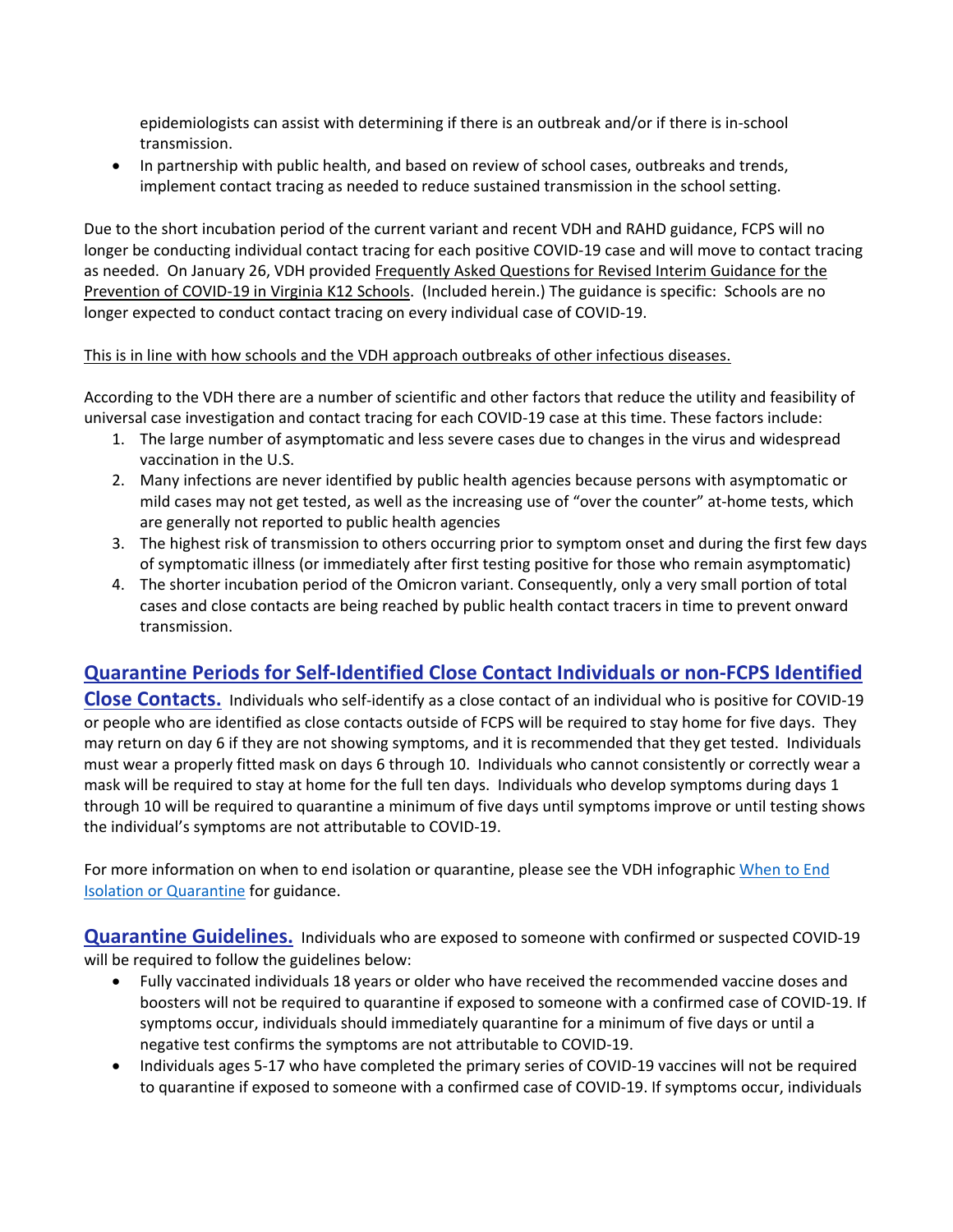should immediately quarantine for a minimum of five days or until a negative test confirms the symptoms are not attributable to COVID‐19.

- Individuals who have had a confirmed case of COVID‐19 within the past 90 days will not be required to quarantine if identified as a close contact. If symptoms occur, individuals should immediately quarantine for a minimum of five days or until a negative test confirms the symptoms are not attributable to COVID‐ 19.
- Individuals who are unvaccinated, have not completed a primary series of vaccines, who received the single dose of J & J vaccine over 2 months ago and have not received the recommended booster, or are ages 18 or older who have completed the primary series of vaccines but have not yet received the recommended booster shot when eligible, should follow the recommendations listed in the VDH infographic VDH [Flowchart](https://www.vdh.virginia.gov/content/uploads/sites/182/2022/01/K-12-COVID-19-Parent-Flowchart.pdf) for K-12 and Child Care Parents: What to do if my child is ill or exposed to [COVID](https://www.vdh.virginia.gov/content/uploads/sites/182/2022/01/K-12-COVID-19-Parent-Flowchart.pdf)‐19? for guidance.

**Test to Stay.** Test to Stay (TTS) is a practice endorsed by the VDH that allows unvaccinated students who are close contacts of a positive COVID‐19 case to remain in school if they agree to certain conditions of which proof of daily negative test results is key. The Virginia program requirements and specifically the feasibility of the implementation as well as the daily and weekly reporting requirements are under review by FCPS at this time.

**Notification Privacy.** FCPS will notify parents and families of a positive case of COVID-19 when a member of the school community becomes known. We will continue to respect privacy and will not release names or identifying information.

**Monitor.** We will continue to monitor for outbreaks and sustained transmission. The VDH continues to emphasize school contact tracing in partnership with the Rappahannock Health District when there are outbreaks and sustained transmission with schools. There may be circumstances where it is necessary for FCPS to resume contact tracing on every individual case of COVID‐10.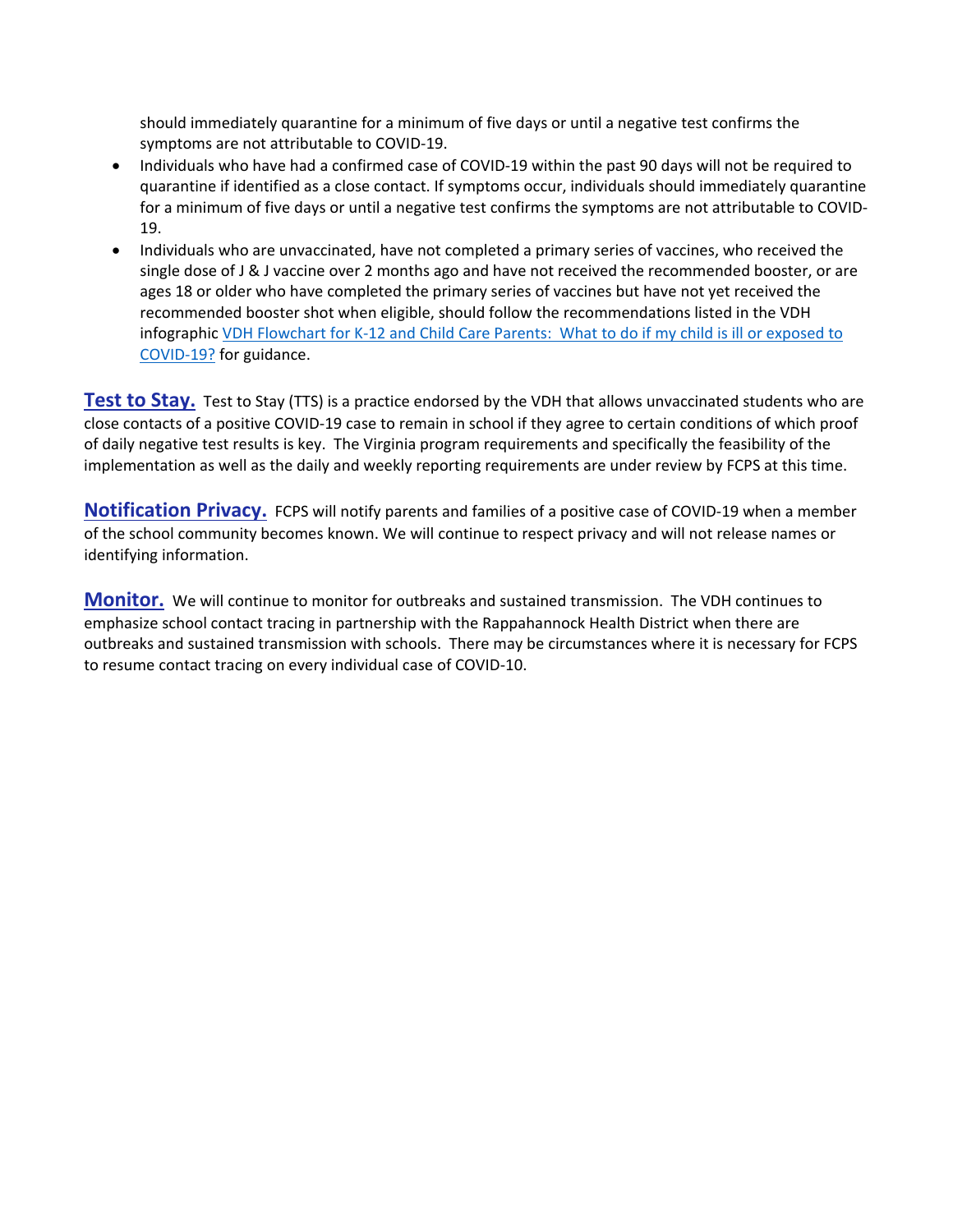

# **VDH Frequently Asked Questions for [Revised Interim Guidance for the Prevention](https://www.vdh.virginia.gov/content/uploads/sites/182/2021/03/Interim-Guidance-to-K-12-School-Reopening.pdf)  [of COVID-19 in Virginia K12 Schools](https://www.vdh.virginia.gov/content/uploads/sites/182/2021/03/Interim-Guidance-to-K-12-School-Reopening.pdf)  Updated January 26, 2022**

#### **Masking in Schools**

# **What is the VDH recommendation regarding masking in schools? Is VDH no longer recommending universal masking in schools?**

Executive Order 2 allows parents to decide if their child will wear a mask at school. Specifically, it states that parents of any child enrolled in an elementary or secondary school or a schoolbased early childcare and educational program may elect for their children not to be subject to any mask mandate in effect at the child's school or educational program.

While parents and families can choose for their child to not wear a mask at school, VDH recommends:

- All persons aged two and older, regardless of vaccination status, wear masks indoors in public settings when [community level of transmission](https://www.vdh.virginia.gov/coronavirus/see-the-numbers/covid-19-in-virginia/community-transmission/) is substantial or high.
- People who are not [up to date](https://www.cdc.gov/coronavirus/2019-ncov/vaccines/stay-up-to-date.html) on COVID-19 vaccines are recommended to wear a mask indoors in public settings regardless of the level of community transmission.
- People wear a mask when they return to school on days 6-10 following a 5-day isolation or quarantine period
- People who are exposed but do not have to quarantine (e.g., students who are up-todate or if aged 12-17 and completed the primary series) wear a mask for 10 days
- Schools review the **DOLI** standard for any applicable mask requirements for teachers and staff
- Individuals who cannot wear a mask complete the 10-day isolation or quarantine period at home if feasible.

#### **Do masks work against the spread of Omicron?**

CDC offers guidance on how to use [masks](https://www.cdc.gov/coronavirus/2019-ncov/prevent-getting-sick/masks.html) to slow the spread of COVID-19 and states that masks offer some protection against all variants. Respirators (specialized filtering masks such as N95s) do have better filtration, and if worn properly the whole time, can provide a higher level of protection than a cloth or procedural mask. Respirators are generally recommended for adults, and have not been tested for broad use among children. More information about the Omicron variant, its transmission, and the degree of protection provided by masks continues to emerge. VDH will continue to review the evidence for mask use and update guidance accordingly.

#### **If not all persons in a school are masking, won't this potentially result in more students and staff being identified as close contacts?**

It is possible. The definition of close contact and exceptions pertaining to K-12 schools can be found [here.](https://www.vdh.virginia.gov/coronavirus/protect-yourself/exposure/#close-contact) Application of this close contact definition in an environment where all persons in K-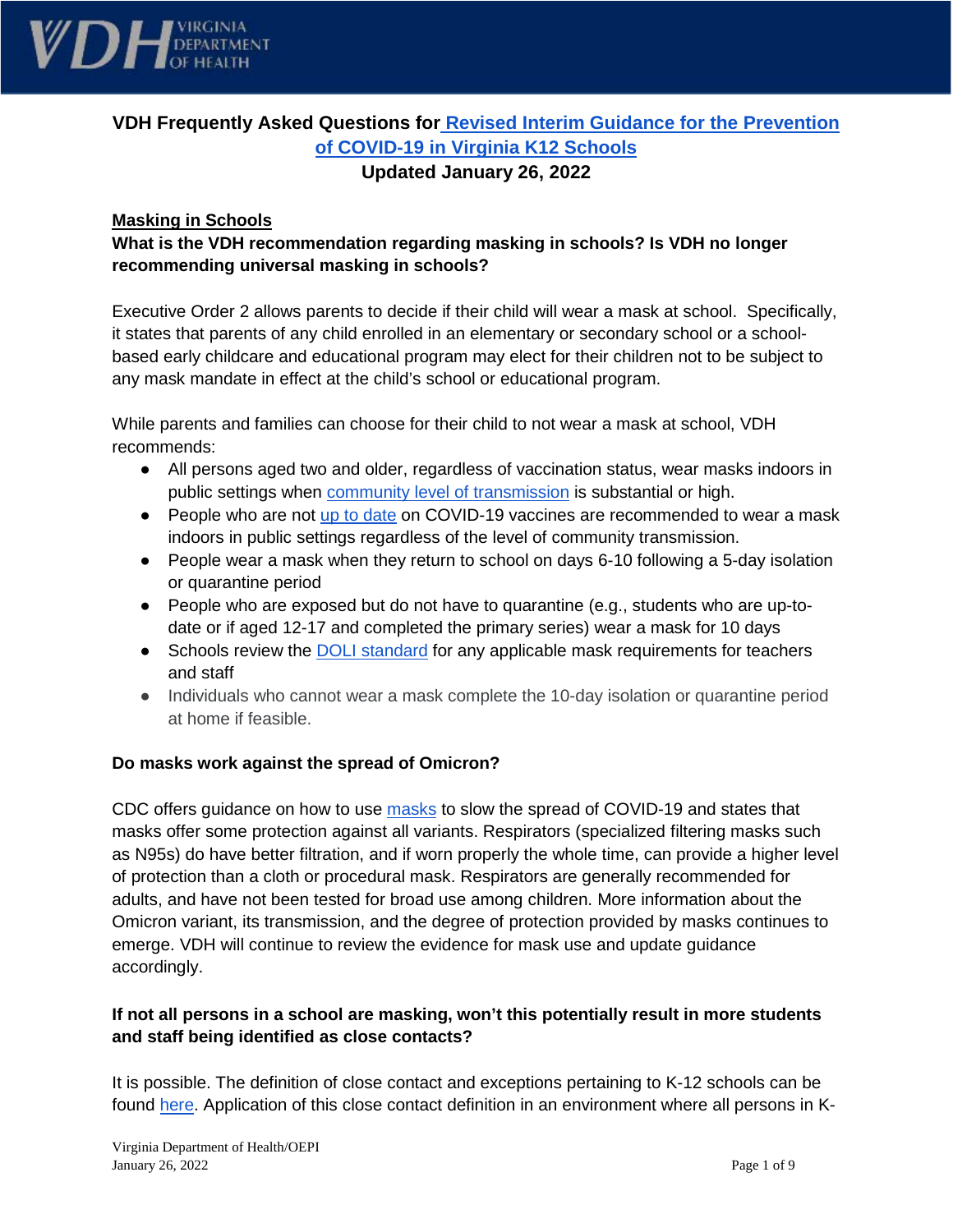

12 schools are not masking may result in additional students or staff being identified as close contacts.

# **If masks are optional, are masked students in a class with an unmasked student (positive) considered to be close contacts if they were within 3-6 feet of the positive student for more than 15 minutes? And would the recommendation be to quarantine the entire class?**

Yes to the first question. The definition of close contact and exceptions pertaining to K12 schools can be found [here.](https://www.vdh.virginia.gov/coronavirus/protect-yourself/exposure/#close-contact) Quarantining an entire class would only be recommended if there were reason to believe the entire class had been exposed. Schools should consult their local health department on appropriate actions to take when outbreaks or clusters of COVID-19 occur in schools.

# **Are masks still required on school buses?**

Yes. Per a **federal order**, masks are required when using public transportation, which includes school buses.

#### **Case Investigation and Contact Tracing**

## **Why is VDH changing its approach to case investigation and contact tracing in the general community, including in schools?**

A number of scientific and other factors reduce the utility and feasibility of universal case investigation and contact tracing for each COVID-19 case at this time. These factors include: 1 - The large number of asymptomatic and less severe cases due to changes in the virus and widespread vaccination in the U.S.

2 - Many infections are never identified by public health agencies because persons with asymptomatic or mild cases may not get tested, as well as the increasing use of "over the counter" at-home tests, which are generally not reported to public health agencies 3 - The highest risk of transmission to others occurring prior to symptom onset and during the first few days of symptomatic illness (or immediately after first testing positive for those who remain asymptomatic)

4 - The shorter incubation period of the Omicron variant. Consequently, only a very small portion of total cases and close contacts are being reached by public health contact tracers in time to prevent onward transmission.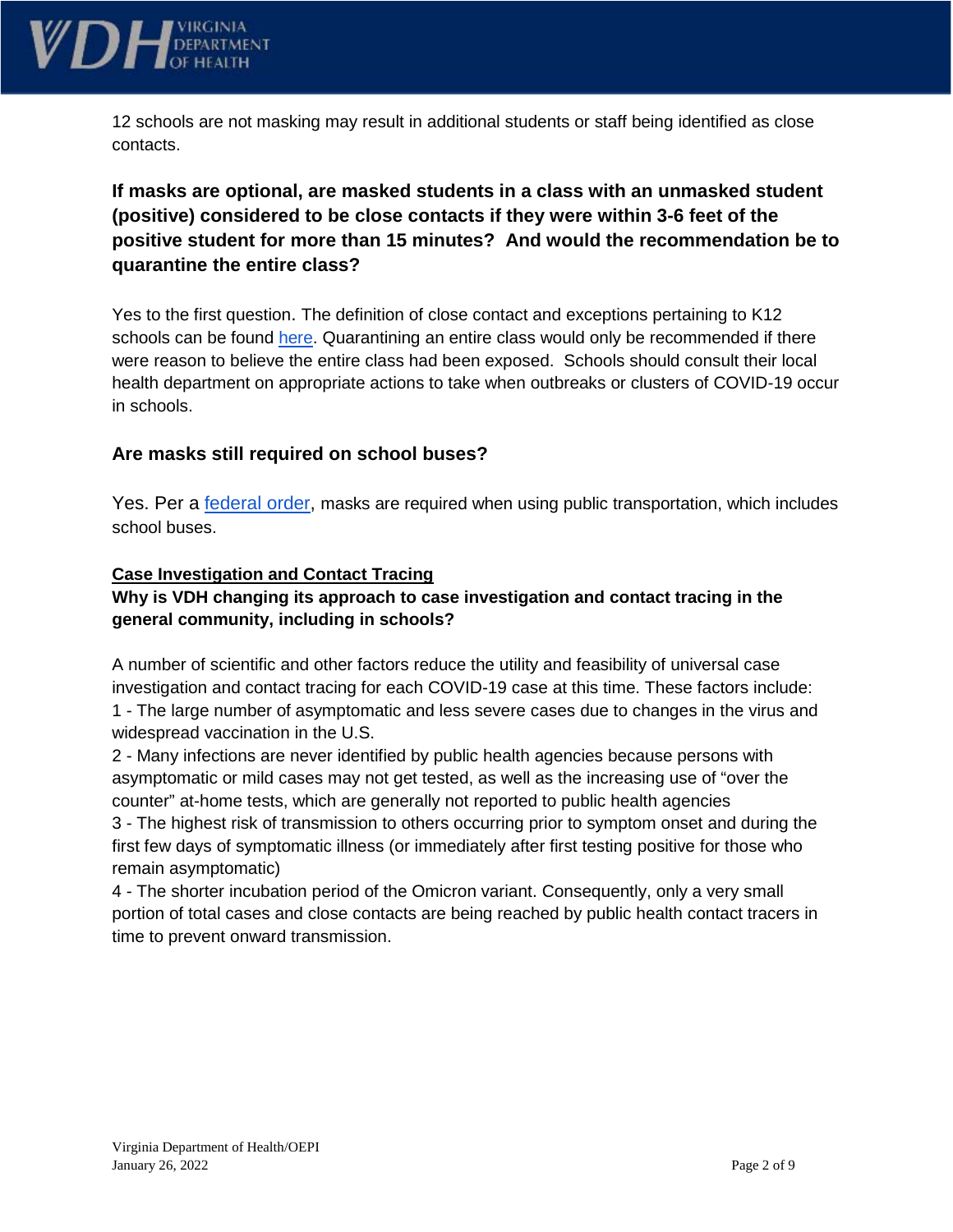

**If school officials become aware of a case of COVID-19 in a member of their school community, does VDH recommend or expect that schools notify public health of every case?** 

In light of these changes, generally speaking, VDH no longer expects schools to report every case of COVID-19 to their local health department. However, in consultation with their local health department, schools may continue to do so if desired and capacity allows.

Schools should continue to report suspected [outbreaks](https://www.vdh.virginia.gov/coronavirus/see-the-numbers/covid-19-in-virginia/covid-19-in-virginia-outbreaks/) to public health and situations where the school has identified multiple cases comprising at least 10% of students, teachers, or staff within a specified group (e.g., 10% in a grade, among teachers, or school-wide, etc.). Public health epidemiologists in local health departments can assist with determining if there is an outbreak and/or if there is in-school transmission.

# **When school officials become aware of a student, teacher or staff person with COVID-19, does VDH recommend or expect that schools will identify the school-associated close contacts of that person?**

Schools are no longer expected to conduct contact tracing on every individual case of COVID-19. However, contact tracing remains one component of the layered prevention strategies approach and should be continued in partnership with local health departments when there are outbreaks and sustained transmission within schools. Regardless of the level of contact tracing at a school for COVID-19, schools should notify parents and families of a case of COVID-19 when a member of the school community becomes known to them.

## **What is the definition of a COVID-19 outbreak in school?**

A COVID-19 outbreak is one in which 3 cases have onset of illness (or if asymptomatic, positive specimen collection date) within a 14-day period, and are epidemiologically-linked (associated in person, place and time) without another more likely source of exposure (e.g., household of close contact to a confirmed case outside of the school setting).

Schools should also report identification of multiple cases comprising greater than 10% of a group/population without well-defined epi-links (e.g., in a grade, among teachers, school-wide, etc).

## **When does VDH recommend isolation for students, teachers and staff for COVID-19?**

VDH recommends that people who have tested positive for COVID-19, regardless of symptoms, should isolate for at least 5 days for COVID-19. For more information on when it is safe to release from isolation, please refer to this [infographic.](https://www.vdh.virginia.gov/content/uploads/sites/182/2020/04/Home-IsolationQuarantine-Release-Graphic_FINAL.pdf) A helpful [flowchart](https://www.vdh.virginia.gov/content/uploads/sites/182/2022/01/K-12-COVID-19-Parent-Flowchart.pdf) intended for K12 parents can be found here.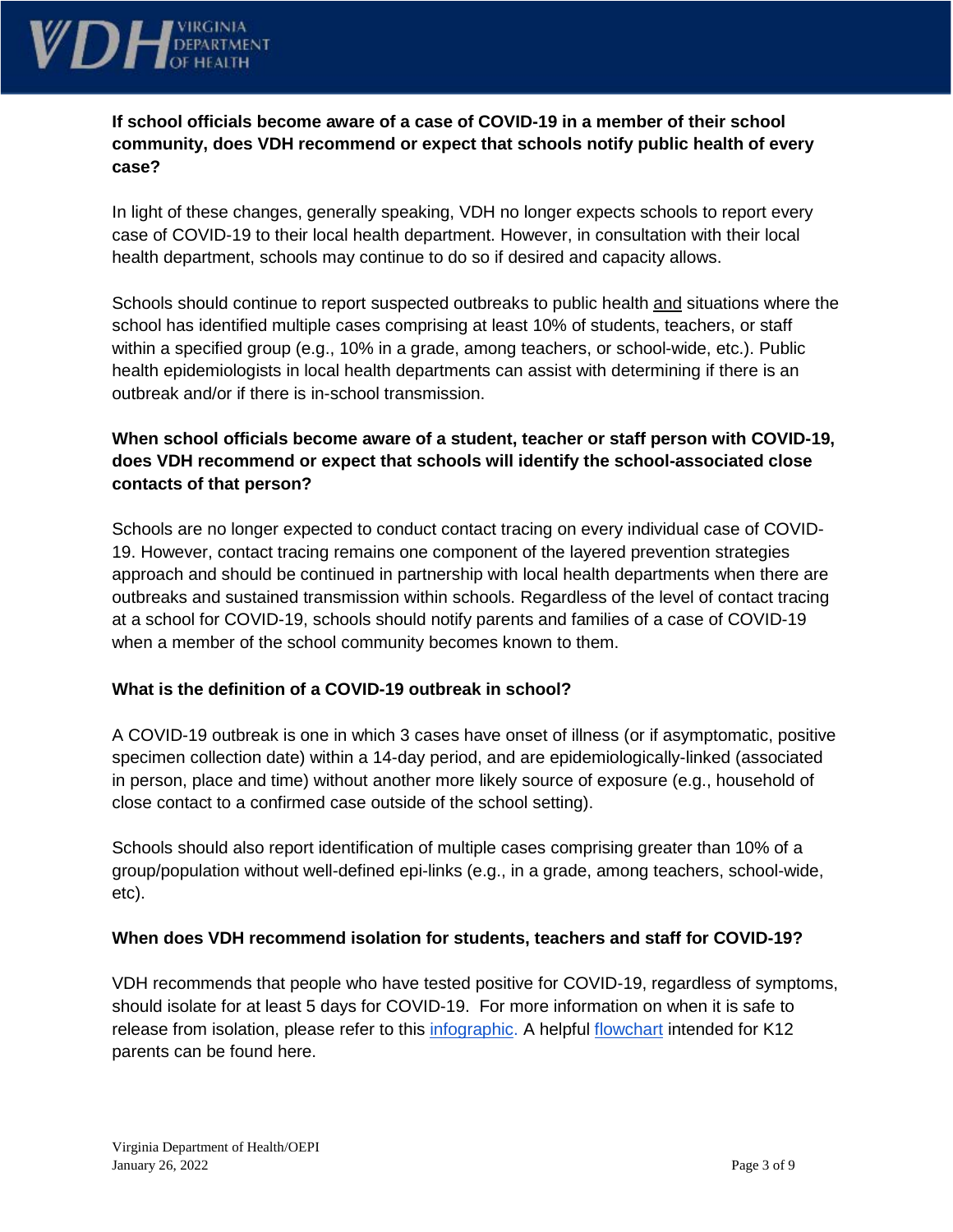

#### **When does VDH recommend quarantine for students and staff for COVID-19?**

Generally speaking, anyone not up-to-date on COVID-19 vaccinations who learns they have had close contact with someone with COVID-19 is recommended to quarantine at home for 5 days and follow other [public health advice.](https://www.vdh.virginia.gov/coronavirus/protect-yourself/exposure/) For more information on when it is safe to release from isolation, please refer to this [infographic.](https://www.vdh.virginia.gov/content/uploads/sites/182/2020/04/Home-IsolationQuarantine-Release-Graphic_FINAL.pdf) A helpful [flowchart](https://www.vdh.virginia.gov/content/uploads/sites/182/2022/01/K-12-COVID-19-Parent-Flowchart.pdf) intended for K12 parents can be found here. VDH may also recommend strong adherence to quarantine recommendations in situations of sustained outbreaks or ongoing transmission within schools. People who have recently recorded a positive test within 90 days do not need to quarantine.

## **If students, teachers and staff report testing positive for COVID-19, what should schools do with this information?**

When cases are identified in a student, teacher or staff person and are known to school officials, VDH recommends that schools exclude these people from the school environment according to public health recommendations for isolation. In addition, schools should continue to communicate isolation and quarantine recommendations to the school community so that students, teachers and staff are aware of recommended practices. Schools are also important partners in educating parents, teachers and staff about actions to take if they are exposed such as testing, monitoring for symptoms, self-reporting illness, and staying home if they are sick. Some school communities may expect higher levels of contact tracing than others.

## **If students, teachers and staff report being a close contact of a COVID-19 case, what should schools do with this information?**

Schools may not always be aware of which persons in their school community are recommended to quarantine at any given time. When close contacts who are recommended to quarantine are identified in a student, teacher or staff person and are known to school officials, VDH recommends that schools consider excluding these people from the school environment according to public health recommendations for quarantine. VDH acknowledges that quarantine may not always be practicable for all people. An alternative to traditional quarantine is Test to Stay.

Schools are also important partners in educating parents, teachers and staff about actions to take if they are exposed such as testing, monitoring for symptoms, self-reporting illness, and staying home if they are sick. Some school communities may expect higher levels of contact tracing than others.

# **Are school officials required to exclude children who are known to be close contacts from school? What entity has the authority to make the decision whether a student should stay home from school?**

VDH provides [recommendations for quarantine and isolation.](https://www.vdh.virginia.gov/content/uploads/sites/182/2020/04/Home-IsolationQuarantine-Release-Graphic_FINAL.pdf) The State Health Commissioner has the authority to order isolation or quarantine in certain circumstances. In the vast majority of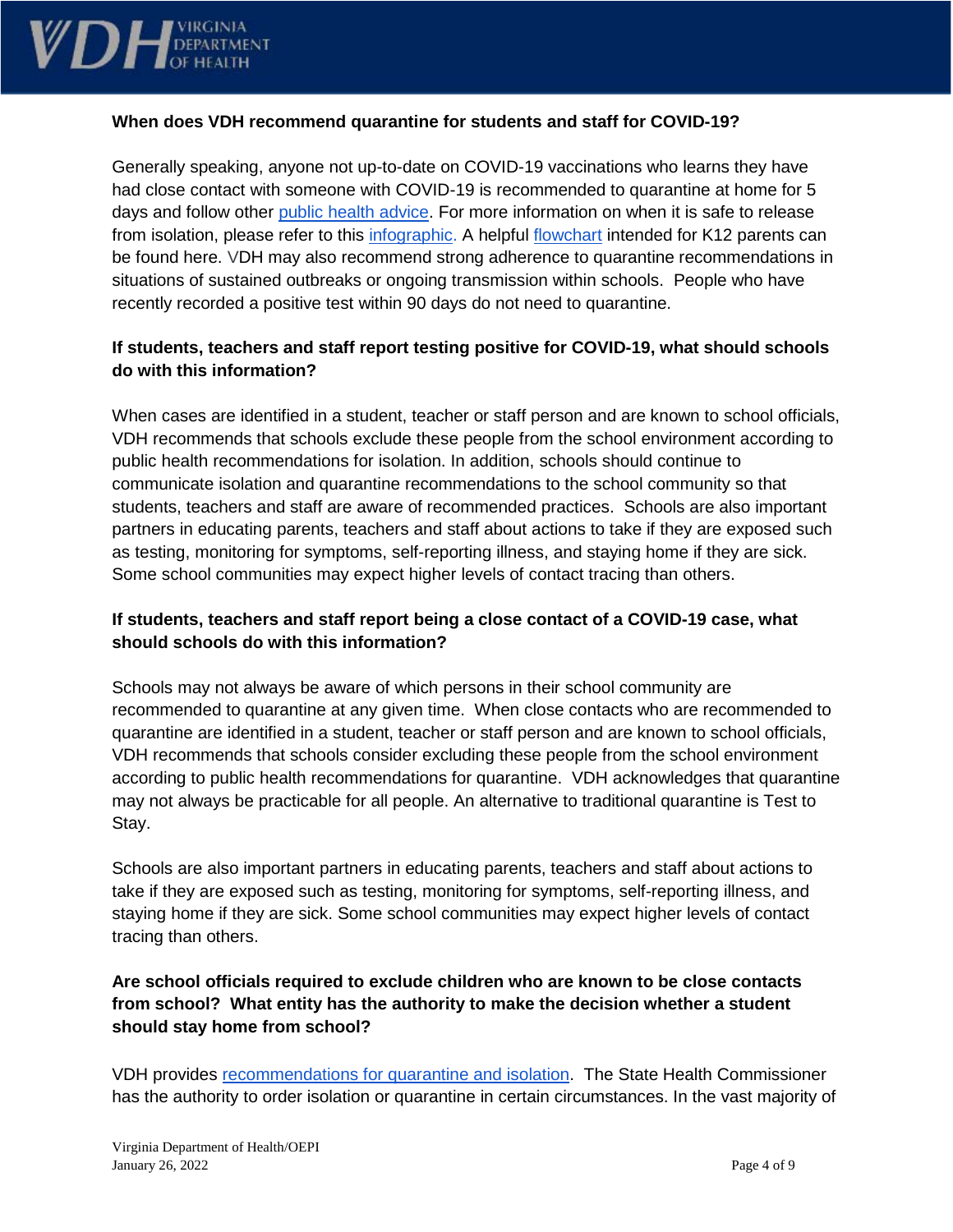

situations, people cooperate with public health and voluntarily isolate and quarantine. The decision to order isolation or quarantine is taken very seriously and is only invoked when absolutely necessary.

Schools have the authority to direct a student to stay home from school due to illness or exposure to COVID-19 as per school policy, and should consider CDC and VDH recommendations on isolation or quarantine when making these decisions, as they do for other communicable diseases.

## **Why do students who are fully vaccinated not need to quarantine and can stay in school? Can't vaccinated persons also contract and transmit COVID-19 to others?**

Yes, but their risk is much lower than for unvaccinated persons. People who are up-to-date on their COVID-19 [vaccines](https://www.cdc.gov/coronavirus/2019-ncov/vaccines/index.html) by getting all recommended doses, including [booster](https://www.cdc.gov/coronavirus/2019-ncov/vaccines/booster-shot.html) doses if eligible, have the highest level of protection against COVID-19 from Omicron. Early studies from other countries suggest reduced effectiveness of COVID-19 vaccination against symptomatic Omicron infection, but moderate to high protection in people following a booster dose. A [CDC](https://www.cdc.gov/mmwr/volumes/71/wr/mm7104e2.htm?s_cid=mm7104e2_w)  [study](https://www.cdc.gov/mmwr/volumes/71/wr/mm7104e2.htm?s_cid=mm7104e2_w) found that during the emergence of the Omicron variant adults who were unvaccinated had 5 times the risk of infection compared to adults who were fully vaccinated and boosted and 3 times the risk of infection compared to adults who were fully vaccinated with no booster dose. Additionally, a [study of transmission](https://www.medrxiv.org/content/10.1101/2021.12.27.21268278v1.full.pdf) (or spread) of the virus in Danish households found that people who were fully vaccinated and boosted generally had reduced transmissibility. Comparatively, unvaccinated people had higher transmissibility than those fully vaccinated but not boosted. Given the increased protection against Omicron infection and the reduced transmissibility following a booster dose, those who have received a booster dose are at lower risk of SARS-CoV-2 infection and at lower risk of spreading to others after coming into [close](https://wcms-wp.cdc.gov/coronavirus/2019-ncov/php/contact-tracing/contact-tracing-plan/appendix.html#contact)  [contact](https://wcms-wp.cdc.gov/coronavirus/2019-ncov/php/contact-tracing/contact-tracing-plan/appendix.html#contact) with someone with COVID-19.

In summary, vaccination decreases the chance that an individual will become infected with the virus that causes COVID-19 and further transmit the virus to others. However, booster doses are needed to provide higher vaccine effectiveness against the Omicron variant. Unvaccinated individuals remain the most vulnerable to COVID-19 infections.

VDH recommends that everyone stay up-to-date with COVID-19 vaccinations.

- Children ages 5-11 years who have completed their primary series are up-to-date.
- Students ages 12-17 years old who completed their primary series but have not yet received all eligible boosters can forgo quarantine at this point in time, to allow time for them to catch up on booster doses. These students are advised to continue to monitor symptoms and take other precautions such as masking for the 10 days following known exposure.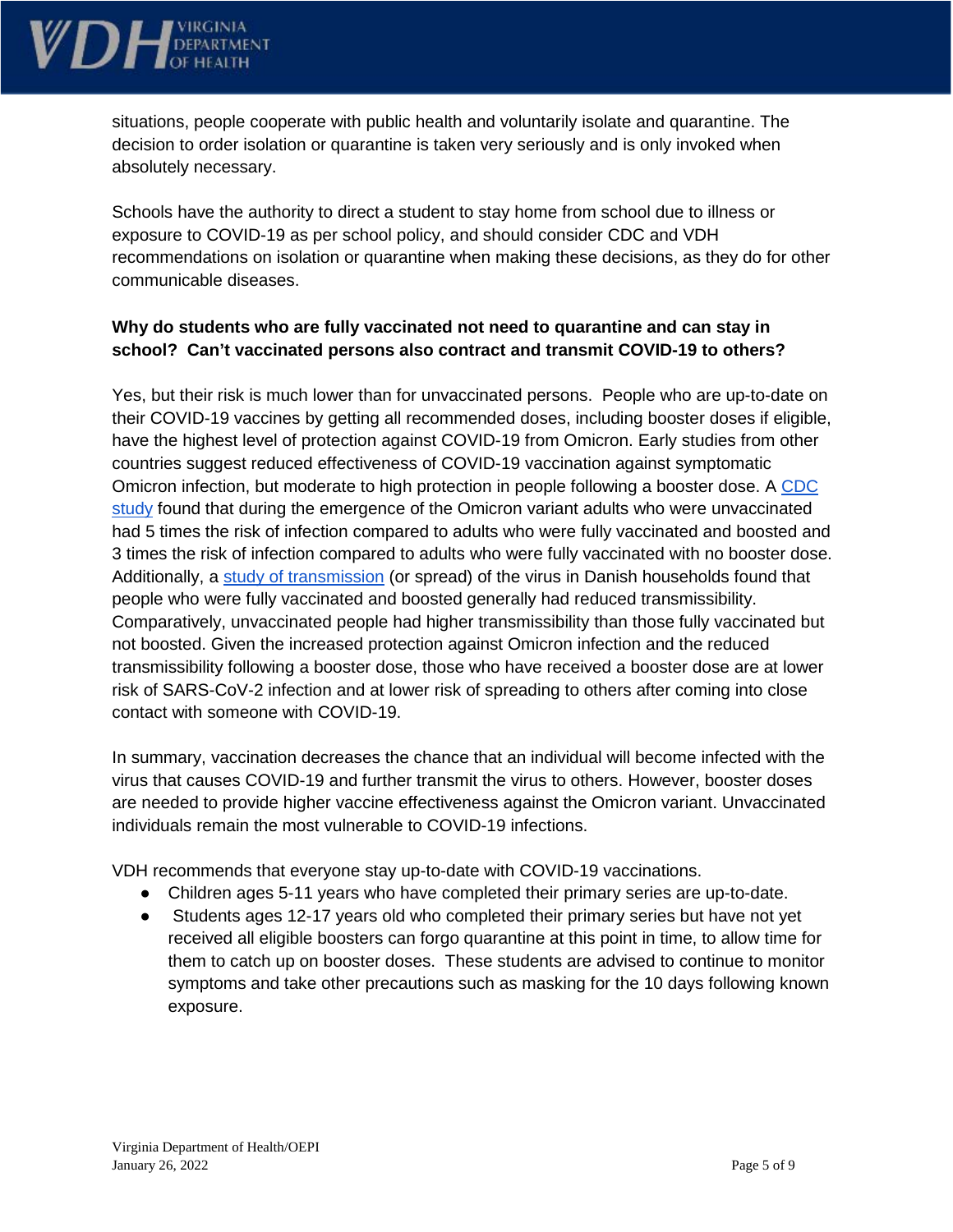

# **Who is the responsible party for decision making regarding closure of classrooms when outbreaks occur? Is this a local public health decision or decision of the Local Education Agency (LEA)?**

The local school district makes the decision, in consultation with local health departments.. During outbreaks with sustained transmission in schools, local health departments can make recommendations on appropriate steps to reduce transmission and prevent further spread.

Public health will make recommendations based on the specific risks of an outbreak. Examples of the strategies that may be considered include:

- Notification to parents of cases identified in classrooms
- Maintaining daily or weekly dashboards or reports of total cases identified throughout school as a method of providing school-wide situational awareness on presence of COVID-19.
- Increased messaging that parents may opt for children to wear masks as a strategy to reduce disease transmission. Encouraging mask use among teachers/staff.
- **•** Temporary pause in non-educational activities when it is related to the outbreak (e.g., sports and extracurricular activities)
- Temporary pause in higher risk activities in the school environment (e.g., indoor singing/live performances; large in-person activities, etc) if it is related to the outbreak
- Increased physical distancing and cohorting
- Increased education about hand washing, ventilation, respiratory etiquette, staying at home while ill, etc.
- Decreased nonessential visitors, volunteers, and activities involving external groups or organizations
- Increased testing of students, teachers, and staff
- Cleaning and disinfection to remove potential virus on surfaces, which further reduces any risk of spreading infection.

# **Should schools and local health departments also consider impacts to local health care systems when making decisions about COVID-19 mitigation measures in schools?**

Schools should make decisions based upon the situation in the school, but after consultation with the local health department. Even when the circulating variant of COVID-19 is not causing severe illness in children or adults, variants that are very transmissible such as Omicron can result in large volumes of patients seeking care at hospitals and health care facilities. Considering impacts to health care systems is an important component of decision making related to mitigation strategies. Local health departments monitor hospitalization trends and data on health care capacity and can provide information to school officials to help with decision-making.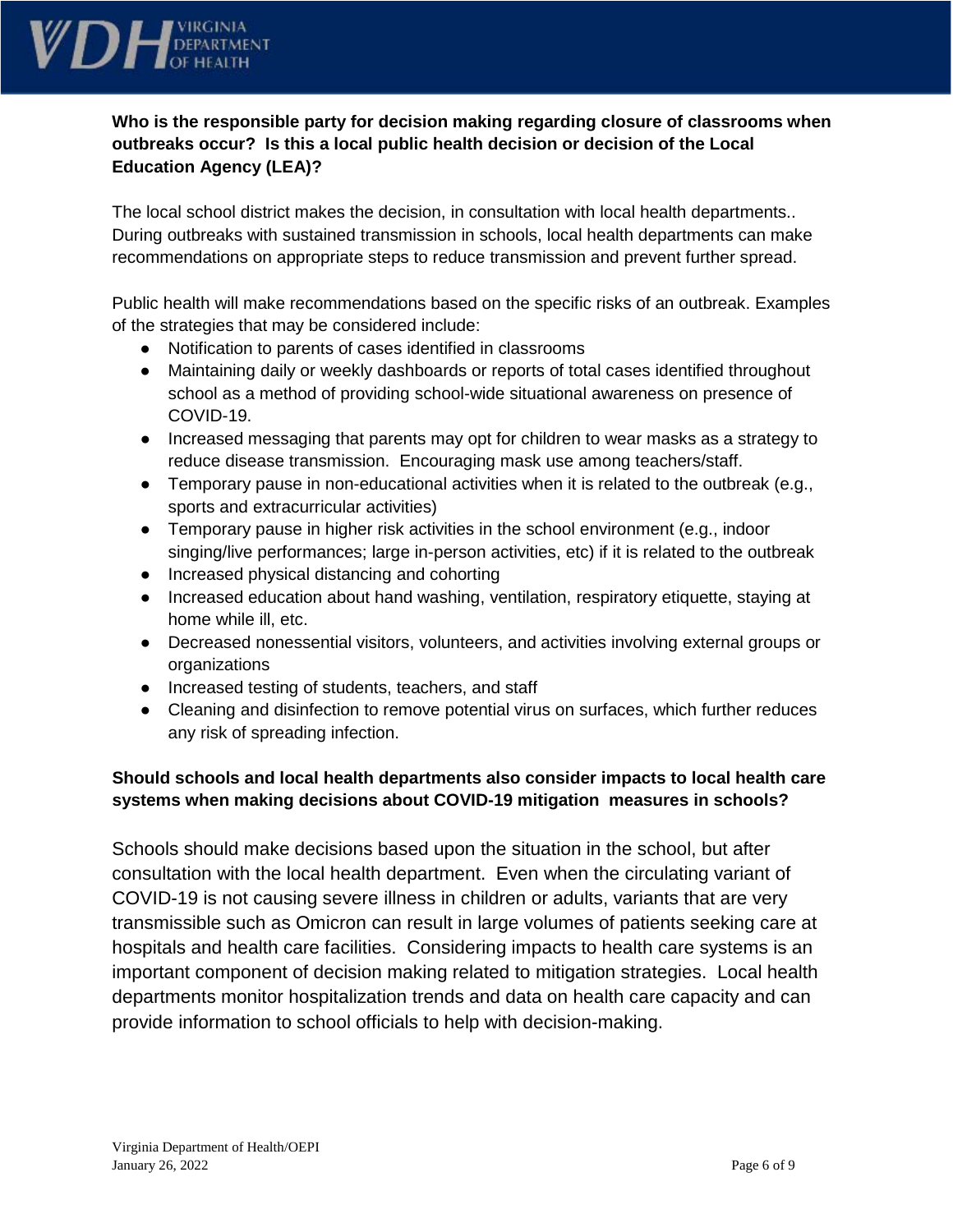

#### **Are there any special considerations for classes such as chorus or band?**

Activities that increase respiration, such as singing, can generate an increased amount of respiratory droplets and aerosols that may contain the COVID-19 virus if a person is infected. Schools may wish to consider several prevention strategies such as increased distancing, reminders about masking as prevention, screening testing, cohorting, and moving performances outside where feasible.

## **Testing**

# **Will the ViSSTA program continue to be offered to schools?**

Schools may continue to implement the ViSSTA screening testing program. Screening testing remains an important mitigation strategy to prevent transmission of COVID-19 in schools. Screening testing can help promptly identify and isolate cases, which then can assist in identifying those who may have been exposed to COVID-19 and are not fully vaccinated so that they can be told that it is recommended they quarantine, and identify clusters or outbreaks of COVID-19 earlier. This can help reduce the risk to students, teachers and staff, and controlling outbreaks before they expand can help limit any disruption to in-person education. Please visit the ViSSTA website for more information, or contact your designated K12 Testing Coordinator.

# **The Revised K12 Interim Guidance emphasizes testing. Are there enough tests available to implement widespread school testing programs?**

School divisions participating in ViSSTA and Test to Stay initiatives are receiving support for testing. VDH has provided vendors to conduct PCR screening testing at schools and has also provided supplies of at-home antigen test kits for Test to Stay and/or diagnostic testing for members of the school community who have symptoms or known exposure. Please visit the K12 Testing webpage for more information or contact your assigned K12 Testing Coordinator if you have additional questions.

## **Do parents have to notify the schools if their child tests positive?**

VDH and DOE expect that parents would adhere to the best practice of keeping their child home from school if their child has signs/symptoms of COVID-19 or has a positive test for COVID-19. Parents should follow local school policy regarding notification to school officials regarding positive tests of students. VDH recommends that persons with a positive test result stay home for the recommended isolation period, follow other public health advice, and notify their close contacts of potential exposure. Staying home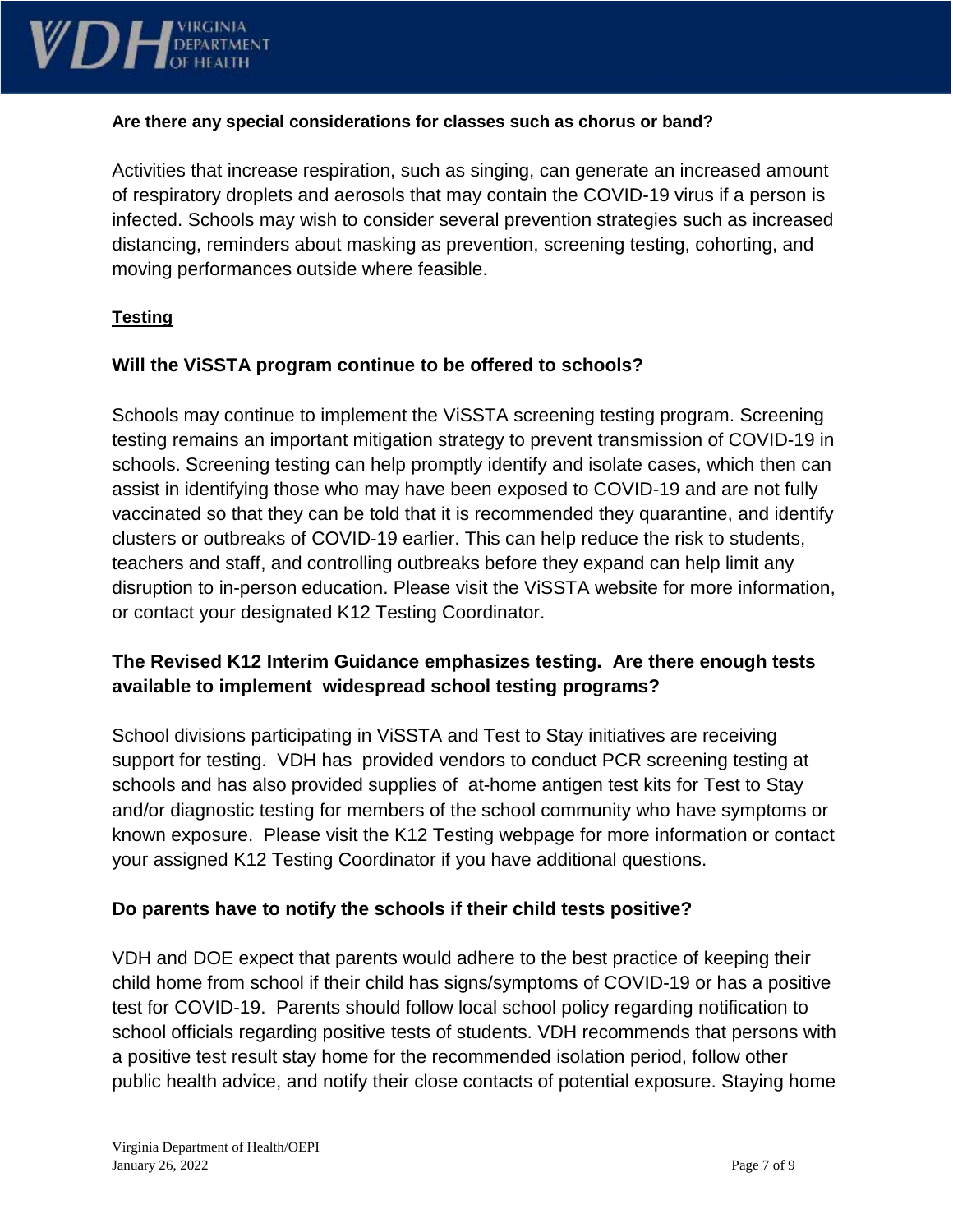

from school or work when we are sick is one of the most effective ways to prevent the transmission of COVID-19.

## **Can schools accept antibody tests in lieu of negative molecular or antigen tests?**

Not recommended. The CDC [advises](https://www.cdc.gov/coronavirus/2019-ncov/lab/resources/antibody-tests-guidelines.html) that antibody testing is not a replacement for virologic testing and should not be used to establish the presence or absence of acute SARS-CoV-2 infection. Individuals who test positive by direct viral detection methods for SARS-CoV-2 (such as antigen detection tests) typically do not develop measurable antibodies until 7-14 days after their illness begins.

Antibody testing is not recommended for Test to Stay as it would not provide accurate information on whether the student has an acute infection with SARS-CoV-2 (the virus that causes COVID-19), which is necessary to determine if a student needs to immediately isolate at home or can proceed to in-person instruction. VDH recommends the use and has provided supplies of the eMed Abbott BinaxNOW rapid antigen test kits for schools participating in Test to Stay.

As a reminder, public health does not recommend nor require a test to be released from isolation.

# **Test to Stay**

#### **Is Test to Stay (TTS) still needed?**

Yes. The new guidance and shift to more outbreak focused containment strategies will likely result in fewer school age children being identified as close contacts and therefore fewer children identified as needing to quarantine. When children are identified as needing to quarantine (e.g. as part of an outbreak investigation), Test to Stay is a helpful strategy to keep kids in school during their 5 day recommended quarantine period.

Many schools already implement screening testing programs through the ViSSTA program, and have supplies for diagnostic testing for those persons who present with signs/symptoms of illness or are close contacts of an individual with COVID-19.

Schools may utilize testing programs to meet their needs, which may be more generalized testing for the school population, or more focused testing targeted to classrooms, grades, or other groups where an increase in cases or an outbreak is suspected. VDH encourages the use of screening and diagnostic testing as a tool to mitigate new introductions into schools.

## **If interested, can schools still enroll in the Test to Stay program?**

Yes. VDH continues to support interested schools in implementing Test to Stay. School divisions can still send in their attestation forms. School divisions interested in [Test to](https://www.vdh.virginia.gov/coronavirus/protect-yourself/covid-19-testing/k-12-testing/test-to-stay/)